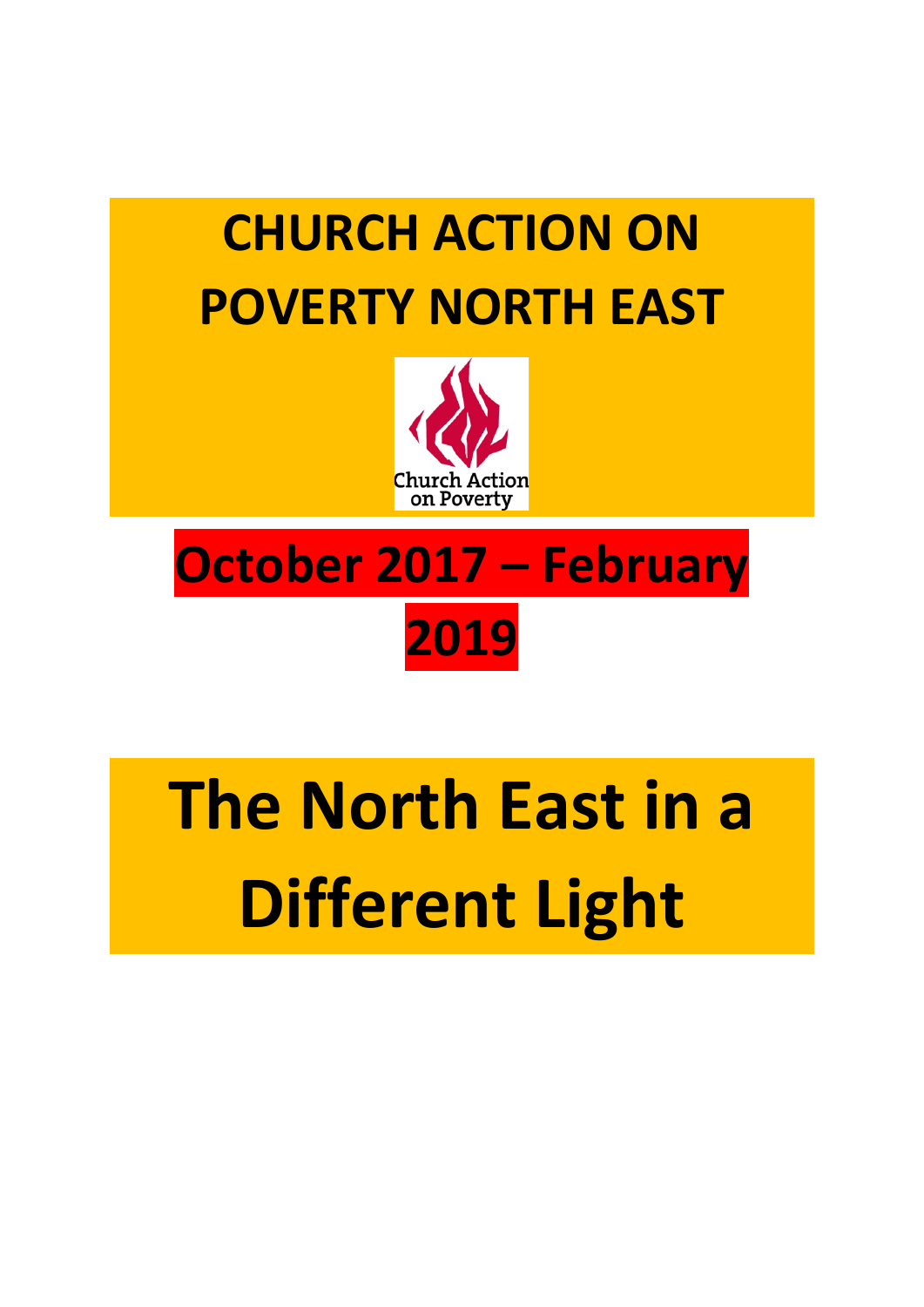#### **Introduction**

You'll see from what follows that Church Action on Poverty North East's (CAPNE's) members have not been idle during the last year. This is hardly surprising, given the present state of our society. Several members met Philip Alston, the United Nations' Rapporteur on extreme poverty, at the Cedarwood Trust, in Meadow Well, North Shields, in November. We heard about the iniquitous way in which a man with learning difficulties had been treated by the Department for work and Pensions, being repeatedly sanctioned for not doing what he could not do, and thereby losing his income for weeks at a time. We heard about the person who has to hold down five jobs to keep body and soul together. We heard about a young man who had had a kidney removed being forced back to work far too soon, with dire consequences for his health. We heard that since 2011 all eighteen Council-funded youth worker posts in North Tyneside have been eliminated.

Philip Alston visited places in several parts of the country, and has since then presented a summary report, with a full one to follow in 2019. Needless to say, the Government disagreed with what he wrote.

According to St John's Gospel, Jesus said 'I have come that they may have life in all its fullness'; we're not there yet, but the likes of Philip Alston remind us that we must keep on aiming in that direction. There are too many of our sisters and brothers who are 'living and partly living' – if that.

If you would like to join us, at present we meet on the last Friday of most months at 2.00 pm in the hall attached to St Lawrence's RC Church, Byker Crescent, Byker, Newcastle upon Tyne, NE6 2JT (it's behind the 'Byker Wall').

#### *David Peel, Chair, CAPNE*

# **Advent Reflection Dec 2017**

Our 2017 Advent Reflection took mental health as it's theme. We discussed the relationship between poverty and mental health. Bible stories such as that about the man possessed by evil spirits were briefly explored. Later in the day we were all given the opportunity to share something of our own struggles mentally, and found that while severe mental illness was not common, just about everyone had had a period in their lives where they had suffered mentally to some degree.

Perhaps the final word was best left to Jesus who said 'come to me if your burden is heavy, and I will give you rest.' In the same way we should accept each other and help each other to further the work of God in the world.

#### *Bill Rook*

# **Living Wage Hexham and Morpeth**

Working with St Mary's Justice & Peace group Hexham resulted in their adoption of the Living Wage as one of their major foci in April 2018. Following the example of Morpeth Justice & Peace group their long-term goal is to make Hexham a Living Wage Town, although the exact criteria for this are still being developed by the Poverty Alliance.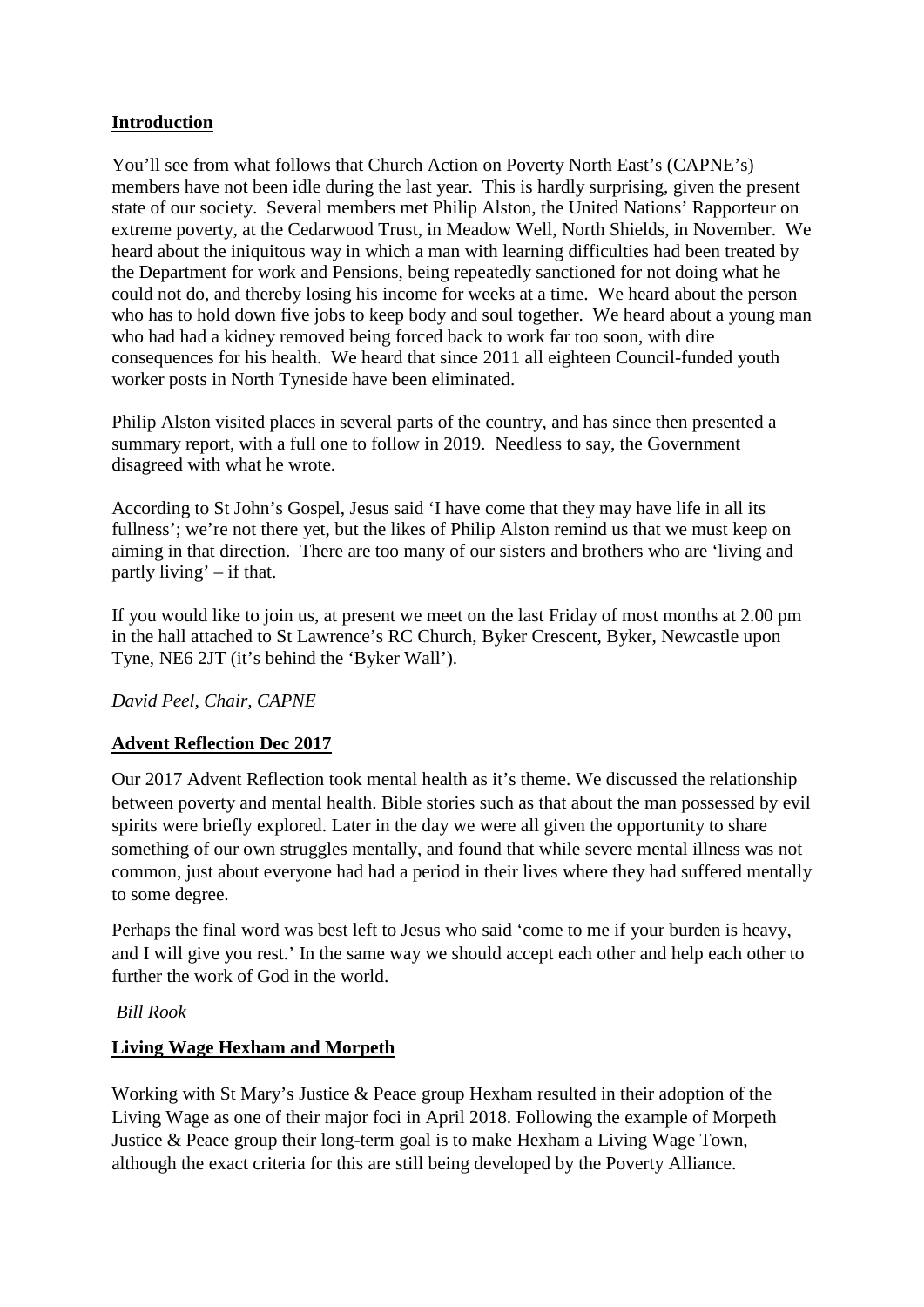The first step was to approach Hexham Churches Together. The Quakers and the R.C. Diocese of Hexham and Newcastle are already registered as Living Wage Employers and after considerable dialogue, the Churches Together group agreed a supportive statement in November 2018.

The Justice and Peace group then approached Northumberland County Council and Hexham Town Council. The advice of Northumberland's Poverty lead officer was to wait until the restructuring had settled before making a formal approach, although the last wage increase had been weighted towards the lowest paid bringing them to an hourly rate between the national living wage and the real Living Wage.

With considerable support from the sole labour councillor on Hexham Town Council, a meeting with Hexham Mayor took place. The Town Council already pay their 3 employees the Real Living Wage and are now considering registering as a Living Wage Employer. They think it is in line with their sustainability agenda and that it will enhance their rating as a town council.

The next step will be to start approaching employers, with the support of Churches Together and the Town Council. Currently the only registered Living Wage employers are the two churches mentioned above, OXFAM, Citizens Advice Bureau, Barclays & HSBC bank. Our hope is to promote the idea in the context of developing ethical tourism in this country

#### *Pat Devlin*

Working with Morpeth Churches Justice and Peace group, members of the group spoke with businesses in the town, met with their MP Ian Lavery and county councillors, to promote the Real Living Wage campaign. Despite supportive words by some companies, no one signed up to the Living Wage. Members also attended the town council and asked the council to support the campaign. The council at a later meeting issued a statement supporting the campaign.

#### *Tony Woods*

# **Poverty Sunday 2018**

On Poverty Sunday 11<sup>th</sup> February 2018 about 40 supporters of CAPNE and interested people of Morpeth churches gathered at St Aidans church. The meeting took up CAP's theme of hearing of voices on the margins. We heard about the work of CAP both nationally and the north east group from Tony. Mick Quill from Morpeth justice and peace group told of the problems local people faced on low wages and zero-hour contracts. Nick from Northumberland Pride spoke of the stigma and resultant health issues, both mental and physical, faced by those in the LGBT+ community. A soup and cake lunch was served and enjoyed, and generous donations received and forwarded to CAP Manchester to help them in their work.

*Tony Woods*

#### **Prison Matters**

There has been a lot of change in prison matters over the last twelve months. As I write, the drop-ins at the Independent Methodist Church are not taking place. The trust has received some funding that would enable to appoint a project worker whose role would be research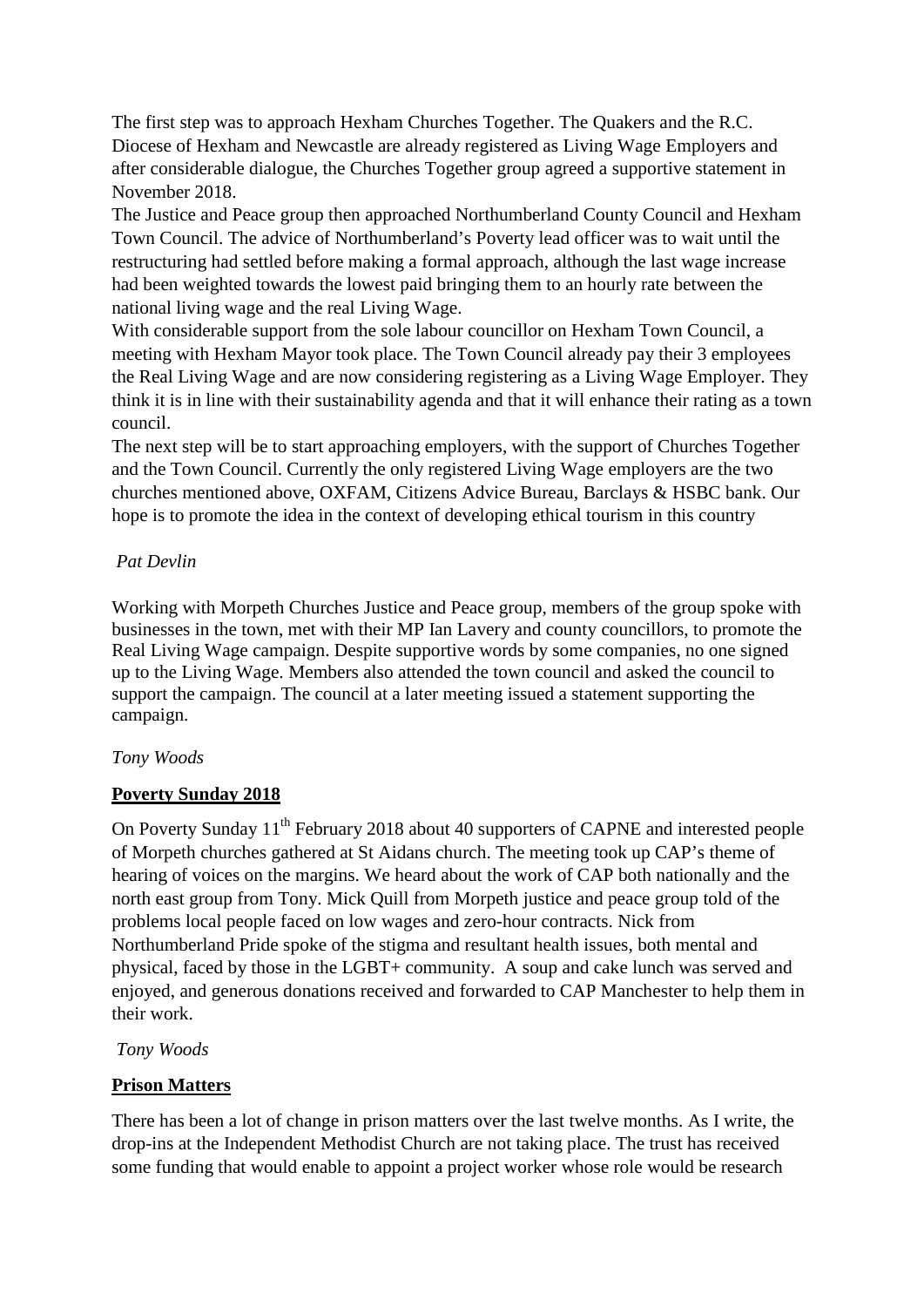into what needs ex-offenders have and what services and provisions are available. Christopher Larsen has been appointed to this role and will start on February  $1<sup>st</sup>$  with an initial contract for 6 months. Christopher is an ex-offender and has good relationship with probationary services and the Key Project. Christopher will also have a role to raise awareness in faith communities to open to support people who are, or who have been, in prison. Christopher will report to the trustees after 3 months as to what he thinks is needed by ex-offenders. The management group of South Tyneside Prison Matter are excited with this appointment. Trustees for the project are needed. If you are interested in being a trustee please contact Chris Hughes at: chris1707hughes@live.co.uk

#### *Chris Hughes and David Peel*

#### **Funeral Poverty**

Working with St Mary's Hexham Justice & Peace group, links were made with the Quaker led Down to Earth project and the Fair Funerals campaign. The Fair Funerals campaign aims to get funeral directors to sign a pledge by which they recognise the difficulty rising cost of funerals can cause and to be open about the cost of their most affordable options, itemising third party costs.

The three funeral directors (two family firms & the COOP) serving Hexham were approached. Although Cooperative funerals have signed the Fair Funeral Pledge nationally, there seemed to be little evidence of awareness at local level and their most affordable funeral was considerably more expensive than one of the family firms. One family firm did not think cost was a major issue for its customers. The other family firm was very aware of the difficulties faced by some people and as well as offering the most affordable option, also allowed people to pay in instalments without charging interest. However they stated they were not interested in the 'bureaucracy' of signing the pledge.

The Down to Earth project supports people to explore a variety of options for funerals, making clear that expensive does not equate with best. It encourages people to make plans before being faced with a death and produces 10 top tips as well as a comprehensive booklet on everything relating to death and funerals. St Mary's made the 10 top tips available at the back of church along with a funeral planning form. CAPNE have tried to encourage the various denominations in their area to make the comprehensive booklet available to all ministers involved in planning and conducting funeral services, but unfortunately it is still only available online.

#### *Pat Devlin*

In Morpeth the top ten tips produced by Quaker Social Action were distributed to the various ministers and clergy of Morpeth's churches. A visit was made and letter given to the 3 family firms and the Co-op in Morpeth. The Co-op staff were aware of that they had signed the Fair Funerals Pledge and had displayed the prices on the wall. The response from the family firms was not enthusiastic, but I am aware that at least one of them does good work in disaster areas of the world.

Since the campaign nationally the Co-op has introduced a lower price level basic funeral option, Dignity have reduced or frozen their prices, and a new entry into the market is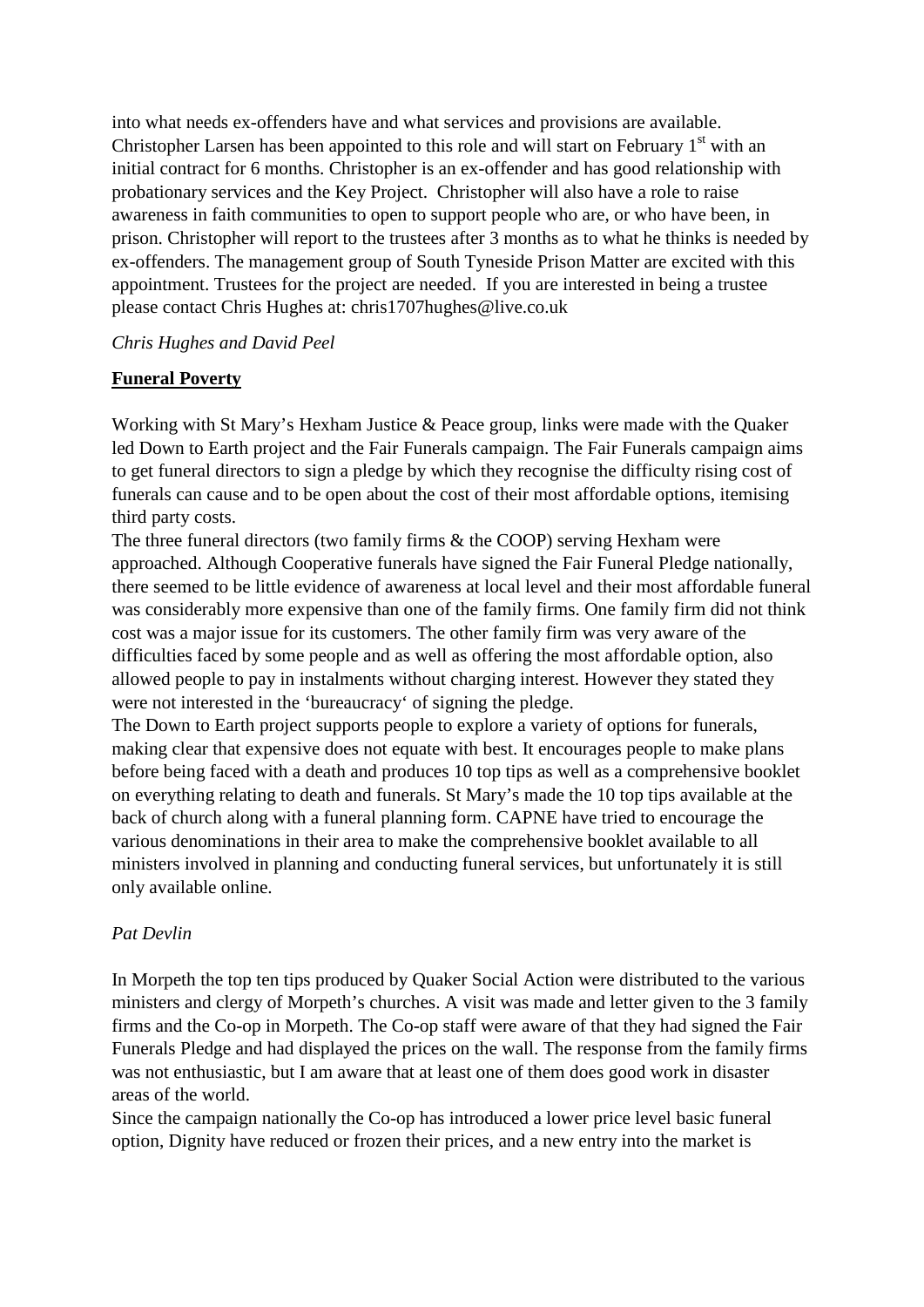Simplicity funerals offering simple affordable funerals. Locally one of Morpeth's local funeral directors is now offering a new low-cost direct funeral option.

#### *Tony Woods*

#### **North of Tyne Combined Authority**

#### *'The North of Tyne Combined Authority - Challenges and Opportunities'*

Findings from the Joseph Rowntree Foundation provide the challenge and increasing concern that economic growth in the form of additional national income or new jobs do not necessarily 'trickle down' to those most in need, including households experiencing poverty and those living in disadvantaged communities. This has led to calls to better understand the link between growth and poverty as the basis for promoting 'inclusive growth'.

In his book, 'On Human Worth', the Theologian Duncan Forrester argues that at the heart of equality lies the conviction that each person is of infinite, and hence equal, worth and should be treated as such. This conviction should colour our attitudes and relationships and should shape social structures, actual and potential, which are networks of relationships and distribution.

**Acting in Good Faith….** It is against this backcloth that a CAP North East task group has focused its interaction and engagement with North East politicians and local authority officers involved in the processing and structuring of the newly established North of the Tyne Authority. The creation of the North of Tyne Authority is reported in the local press as being a ground-breaking deal from Central Government to transfer power and more than £600million of funding to the region over a thirty-year period - an unprecedented transfer of devolved power and investment funding from Westminster to the North East. However, the deal only includes the three North of Tyne authorities – **Northumberland, North Tyneside and Newcastle.** The creation of a new North of Tyne Combined Authority also includes a directly-elected North of Tyne mayor, who it is envisaged with be a champion of the region. Thus, a challenge for CAP NE and its regional allies is whether this structural development will potentially be divisive and prove to be less than regionally inclusive taking onto account of the concerns and interests of neighbouring authorities such as Gateshead, South Tyneside, Durham and Sunderland with whom CAP NE has ongoing network contacts and working relationships.

**The CAP NE Task Group's initiatives.** For the purpose of this annual report this can be summarised as following: We have met with senior officers in the respective authorities of Newcastle, North Tyneside and Northumberland who, with the respective political leaders are in the process of forming the infrastructure of the new Authority. For example, since we began our specific meetings the Cabinet of the new Authority has been established and the process of the election of the mayor has been set for May 2019. Task Group members have attended different stakeholders' events mainly involving organisations and regional business networks.

The Task Group has critically reflected on the key issues and concerns which it wished to explore with the new Authority. The agenda for the engagement meetings has focused on the following concerns and themes: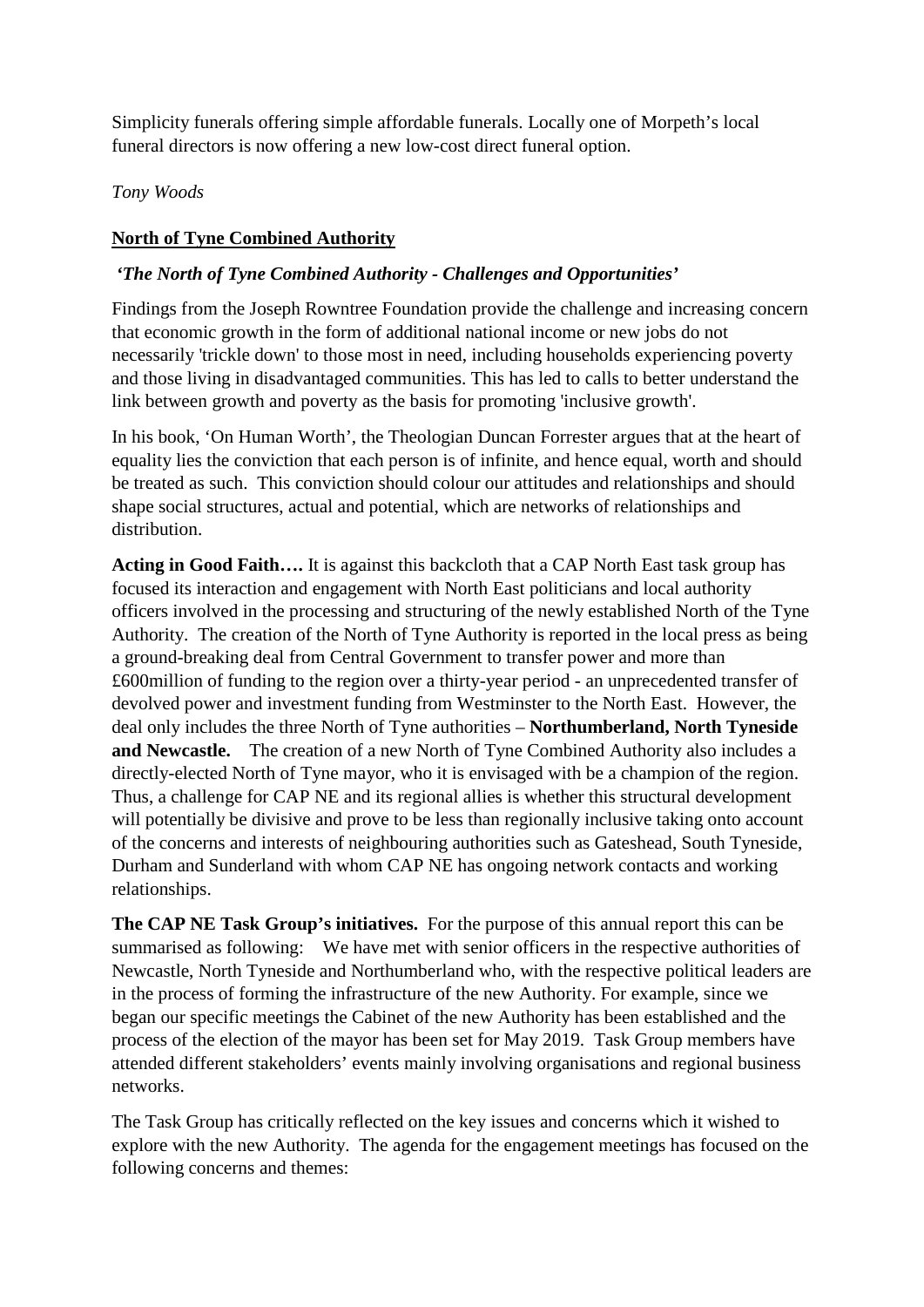- How does the new authority plan to measure the success of social inclusion?
- What structures and mechanisms are being developed to gather this evidence?
- What are the implications of the concept of 'inclusive growth'?
- How can CAP NE and its network allies give voice to people at the margins of society so that they might be participants in the processes of decision making.
- How can the concept of the 'social economy' be further explored across the authorities of the North East?
- How can the 'self-interest' of the new authority not adversely influence the NE Regional Identity and social coherence

The next stage of the process with the respective authorities is to particularly discuss possible developments relating to point 4 above. How can CAP and allies contribute to developing informed and accessible local groups in disadvantaged areas across the three authorities to share their wisdom and local knowledge in the future decision-making processes. The envisaged action will be taken forward in cooperation with designated officers with a 'lead role' regarding poverty and inequality concerns and issues.

#### *Jim Robertson*

#### **Gateshead council**

#### M**aking Gateshead a place where everyone thrives**

In October 2018 CAPNE organised a meeting with two Gateshead Councillors and their lead officer, to hear about their programme to enable all within the borough to thrive even in the context of austerity. The meeting was open to all those on CAPNE's wider mailing list and it was particularly encouraging to see strong representation from a Catholic Gateshead parish who have gone on to follow this up with practical action.

The programme arose from a meeting with all the key partner organisations in the borough in an attempt, in this time of government cuts to council spending, to work in partnership with them to deliver a programme that still enables all Gateshead residents to thrive.

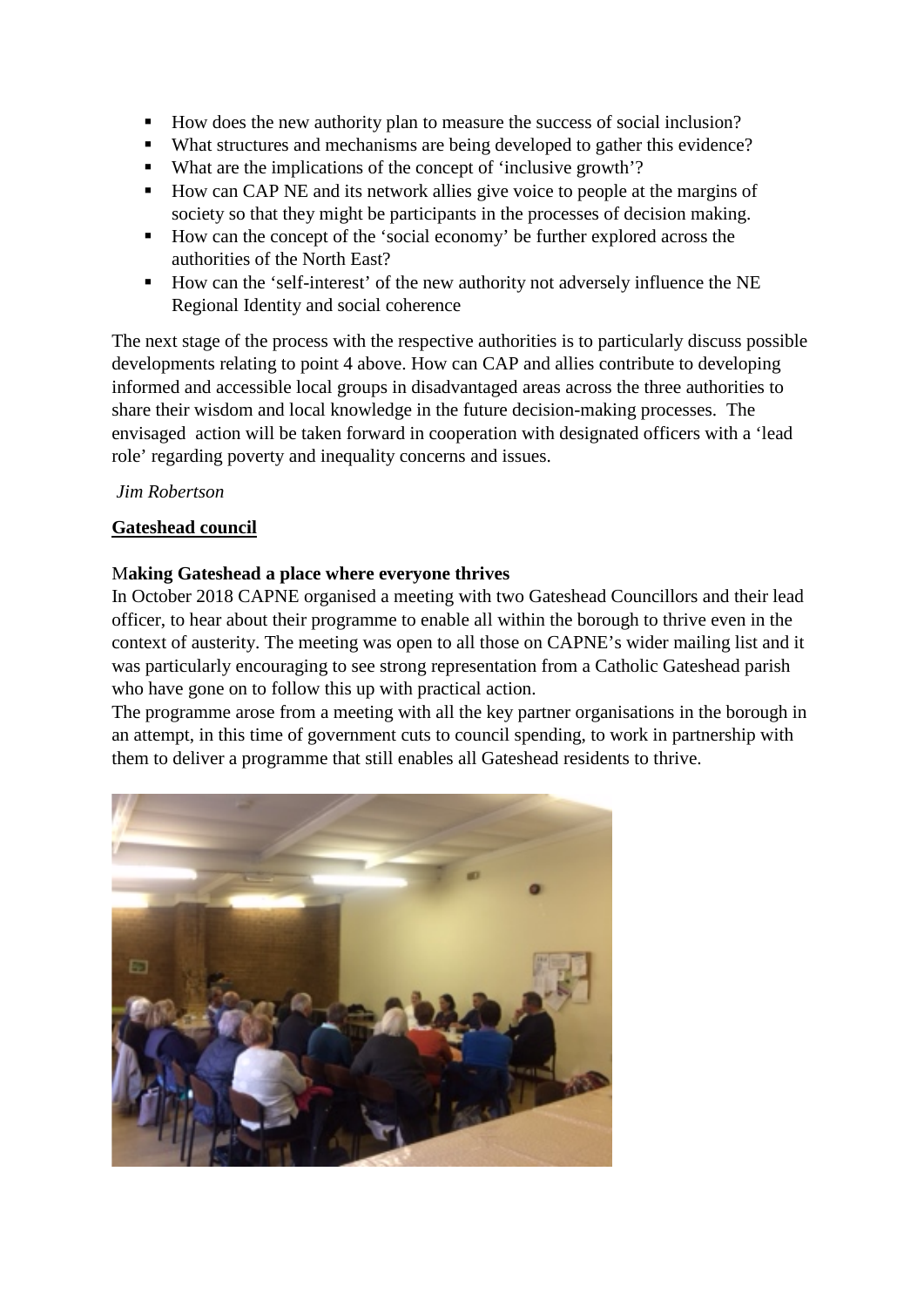The presentation explained the action points under six key areas: food, fuel, finance(debt), poverty premium, child poverty and welfare.

There will be a follow up conference in February 2019 to assess progress and CAPNE will be represented there.

#### *Pat Devlin*

#### **Janet Hodgson Mission from below**.

As part of the CAPNE meeting on  $27<sup>th</sup>$  April 2018, author Janet Hodgson gave a talk on her book 'Mission from below' describing the work of two Loreta Sisters, Imelda and Philippa, in Port Clarence on Teesside. The meeting drew a healthy attendance of regular members and those from the wider group.

Janet described mission from below as mission by the people, of the people, for the people themselves, which she thought was in stark contrast to the usual top-down process, and also challenged the present church growth plan of putting more 'bums on seats' in a dying church.

By the late 1980s there was no church left in Port Clarence, where previously there had been five. The Sisters spent two years listening to the local community, visiting every home. They saw themselves as servant leaders, following Christ. A problem was identified by the community with fuel poverty, and there was no fuel pay point in the town, so payment involved the expense of getting the bus to Stockton. The people found their voice and after a campaign where 95% signed a petition, the Co-op agreed to put a pay point in their store. Stress was laid on the Kingdom of God, as opposed to the Church of God. Prayer and theological reflection were important to the Sisters work. The Sisters finally left after 15 years of ministry on the estate.

Janet had revisited Port Clarence in 2015 to see what remained of the work. The primary school continued to be a focus for the community, with, the principal continuing with the pastoral work. A Community Garden has been developed on waste ground by a retired policeman. Janet said it was an inspiring story that needs to be heard by both the church and the wider community, it was indeed "mission from below".

Questions were taken at the end of the talk. It was felt that the viewpoint of the Loreto Sisters on the project would also have been interesting.

#### *Tony Woods*

#### **Citizens Tyne and Wear**

#### Mental Health Assembly

On November 22<sup>nd</sup>, Tyne and Wear Citizens had their Assembly for their Mental Health Campaign. Over 450 were present, including a significant number of pupils, staff and family from St Thomas More's Academy.

During the assembly the following commitments were made:

o A protocol to be established in Durham to reduce suicides at University.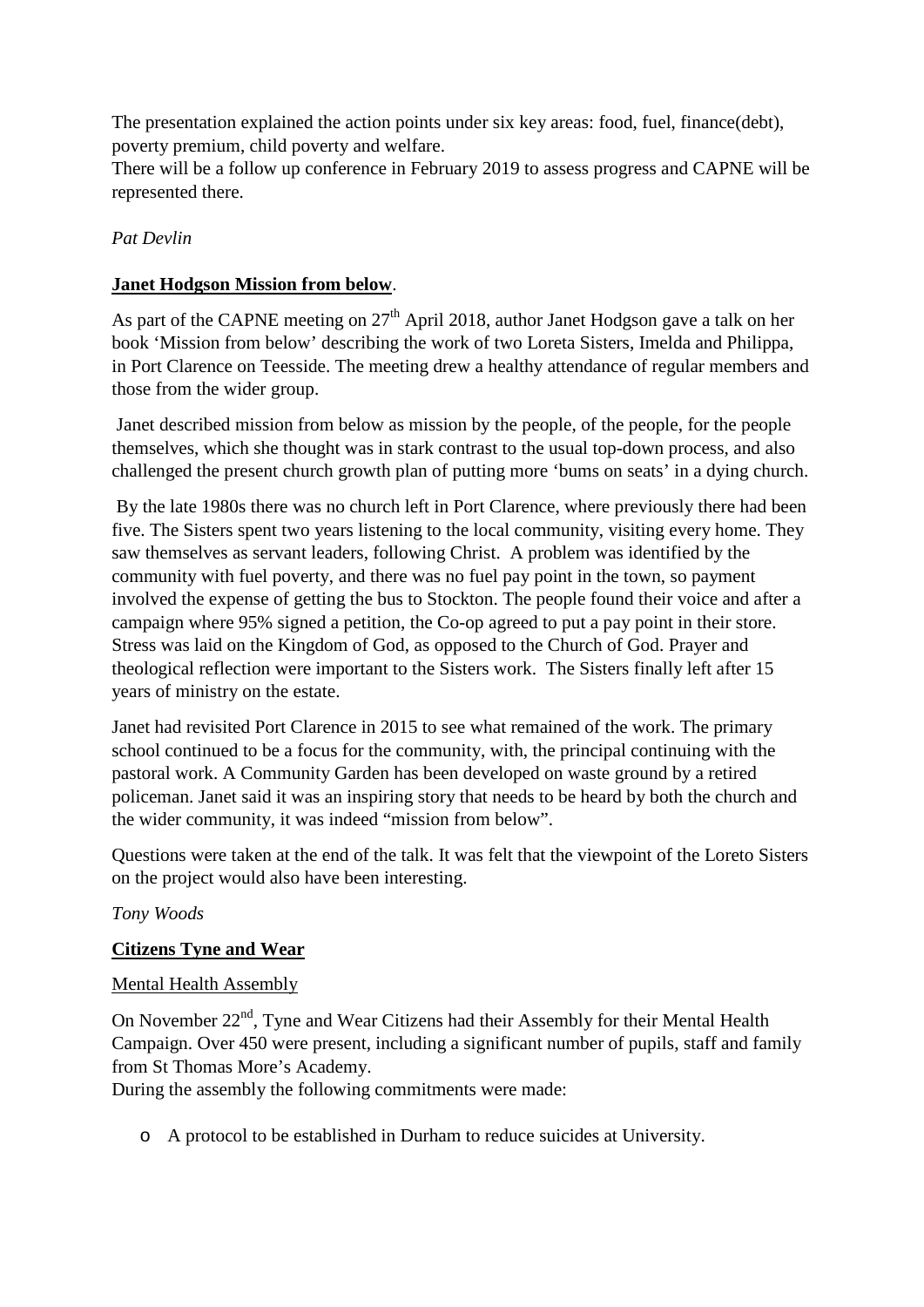- o The well-being of the people in Byker to be improved by seeking to reduce fly tipping and remove rubbish from the area.
- o Churches and Mosques promised to open their premises for a regular meeting open to anyone to reduce loneliness and isolation.
- o Students at St Thomas More Academy to work with the local NHS trust to redesign and refurbish a premise used by children and adolescents to improve its welcome and appeal for young people who use mental health services.
- o Catherine McKinnell MP for Newcastle Central and a member of the House of Commons Select Committee for Health and Social Care would write to the Chair of that Committee, Dr Sarah Wolasten, asking her to support the drafting of legislation to ensure that every school in England will offer counselling support to their pupils if needed. This is already a legal requirement in Scotland, Wales and Norther Ireland.

#### Food Poverty and Fair Change Campaign

Five comprehensive schools in the area have committed to ensuring that all monies allocated to children for free school meals are made available to them to buy food. North Tyneside has agreed to pilot the scheme in two of its schools. The Joseph Rowntree Foundation has given Tyne and Wear Citizens funding to make the Fair Change Campaign a national campaign. A lot of work has been asking Local Authorities to become Living Wage Employers. We detect some willingness for LA's to do this but they are reluctant to become accredited as Living Wage Employers since they would be required to ensure all their contractors were Living Wage Employers. Negotiations continue…..

#### Hate Crime & Safer Cities

The highlight of this year's campaign was the Reclaim the Metro on October  $13<sup>th</sup>$ . After a gathering at the Monument over 150 took the Metro and rode to Whitley Bay for Fish and Chips. Most women, Muslim and non-Muslim wore hajibs as a sign of solidarity. Two days before Nexus published a Charter to prevent hate crime on their public transports systems.

#### Mayoral Assembly for the North of Tyne Combined Authority

On May the  $2<sup>nd</sup>$  there will be an election for the Mayor of the new Combined Authority of North of Tyne which will include the areas of Northumberland, Newcastle and North Tyneside. At the moment the Leadership Group are working to have an assembly where the candidates will be asked to make commitments of a number of 'asks' *reading the campaign that are being run as well as other issues that may be identified by the members of Tyne and Wear Citizens*. We will have the assembly at the Tyne Opera House on April 30th where the launch of Tyne and Wear Citizens took place in November 2018.

#### Parents and Communities Together Project (PACT)

In the May of last year 'Mum Space' started at St Cuthbert's Church Hall in North Shields. It is a piloted project to explore if community organising methods can help support mums and young children. The project has appointed an organiser, Wendy O'Connell and has volunteers. They welcome mother and children under the age of four on a Tuesday afternoon and Thursday morning. Since May of 2018 over sixty mothers have taken part in the project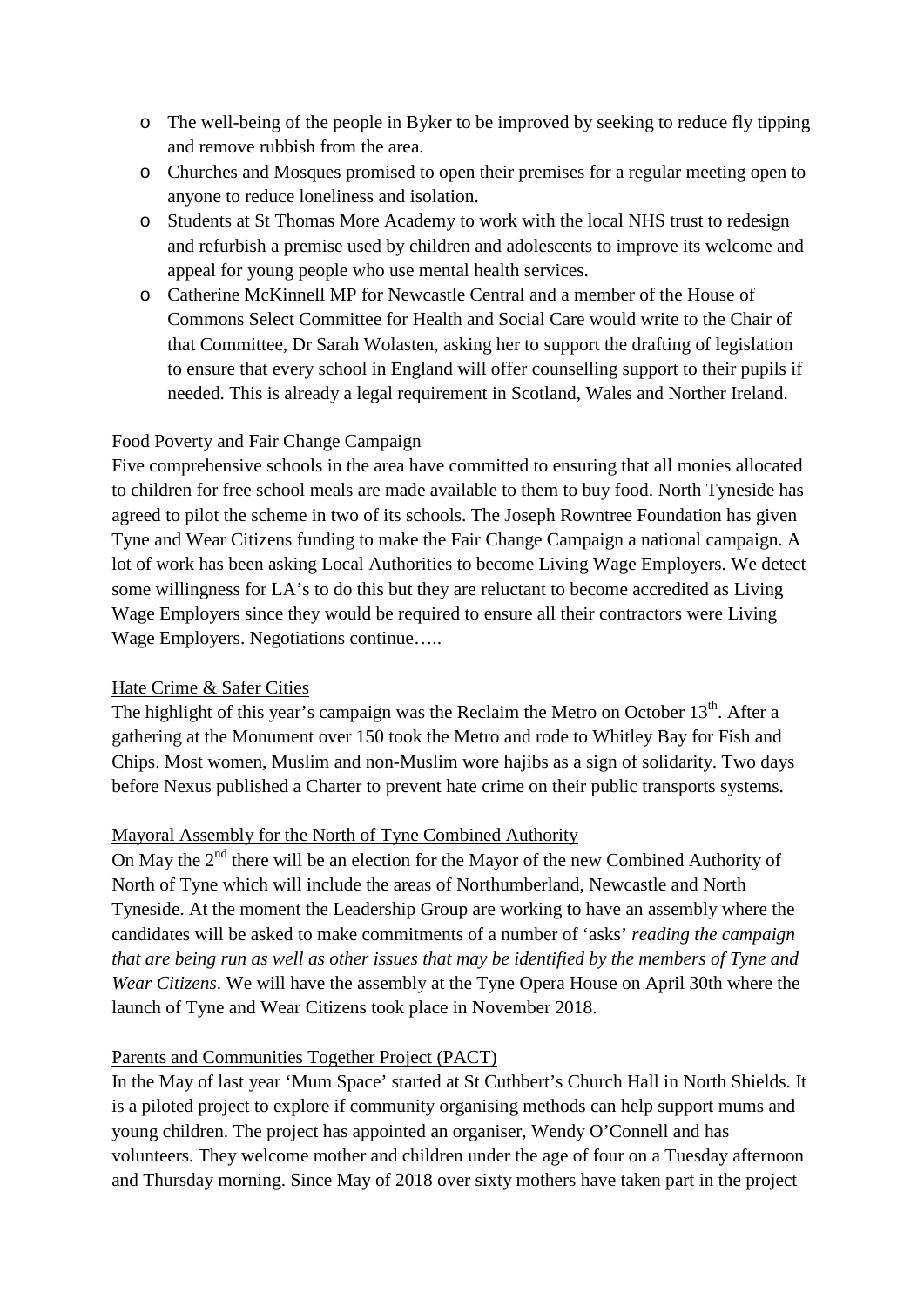On arrival the mums are offered refreshments and then a bit later, the mums if they so wish, can leave the children with the volunteers, to enable them to have some time and quiet with each. Sometimes it is very informal, on other times there may be an input or an exercise in mindfulness.

The aim of the group is to enable mother to be supported and to support each other. It also gives an opportunity for issues to be raised which can be taken up either by Wendy or Tyne and Wear Citizen's organiser, Sara Bryson. Already the group is becoming aware of the poor levels of support on offer in the NHS after a miscarriage.

If you would like to know more about this project or would like to volunteer or offer funds please contact Wendy O'Connell on 0797 0259161 or at: [Wendy.McConnell@citizensuk.org](mailto:Wendy.McConnell@citizensuk.org) *Chris Hughes*

#### **Advent reflection 2018**

Our day of reflection 2018 was on the theme of *Different Light*, CAP's theme for Poverty Sunday 2019. As we were meeting in December, Deacon Ruth Lackonby, who led the day, gave the theme an Advent twist. First, Ruth invited us to look differently at our concept of God id darkness an to enter the darkness. Next we were invited to reflect on reading scripture, our lives, our communities, our churches and the wider world from a different perspective and in a different light. Finally we reflected on finding God in the darkness. We shared stories about encouraging people at the margins, feeling at home there, and finding the courage to speak out about injustice.

The day was informal and very participative. There was time to look more deeply within ourselves – for personal prayer and reflection, sharing our thoughts and our feelings. Ruth offered us a plethora of resources and a variety of activities to assist our reflections – stories, poetry, art, drawing and writing. We began at 10am with coffee, stopped for a leisurely lunch (shared meal), followed by a walk in the grounds of the R.C. Diocesan Centre, and finished at 3.30pm. Many thanks to Deacon Ruth Lackonby (Durham and Deerness Methodist Circuit).

#### *Bernadette Atkins*

# **CAP National Council of Management**

I have been a member of the CAP Council of Management in Manchester since May 2015. CAPNE enjoy good links with CAP, with CAP members of staff attending some CAPNE meetings during the course of the year.

Another local on the committee is Mags Cairney. She first spoke about her experiences on Disability Living Allowance/ESA at an Emmaus meal for Poverty Action Sunday in Hexham. She went on to attend a national Good Society conference and then became a council of management member. This year she joined the officers group of the committee as one of the vice chairs.

#### Current CAP projects are:

**Food Power.** Tackling food poverty through people-powered change, in partnership with Sustain. The aim is to support development of more co-ordinated, long term and sustainable approaches to tackling food poverty in local communities.